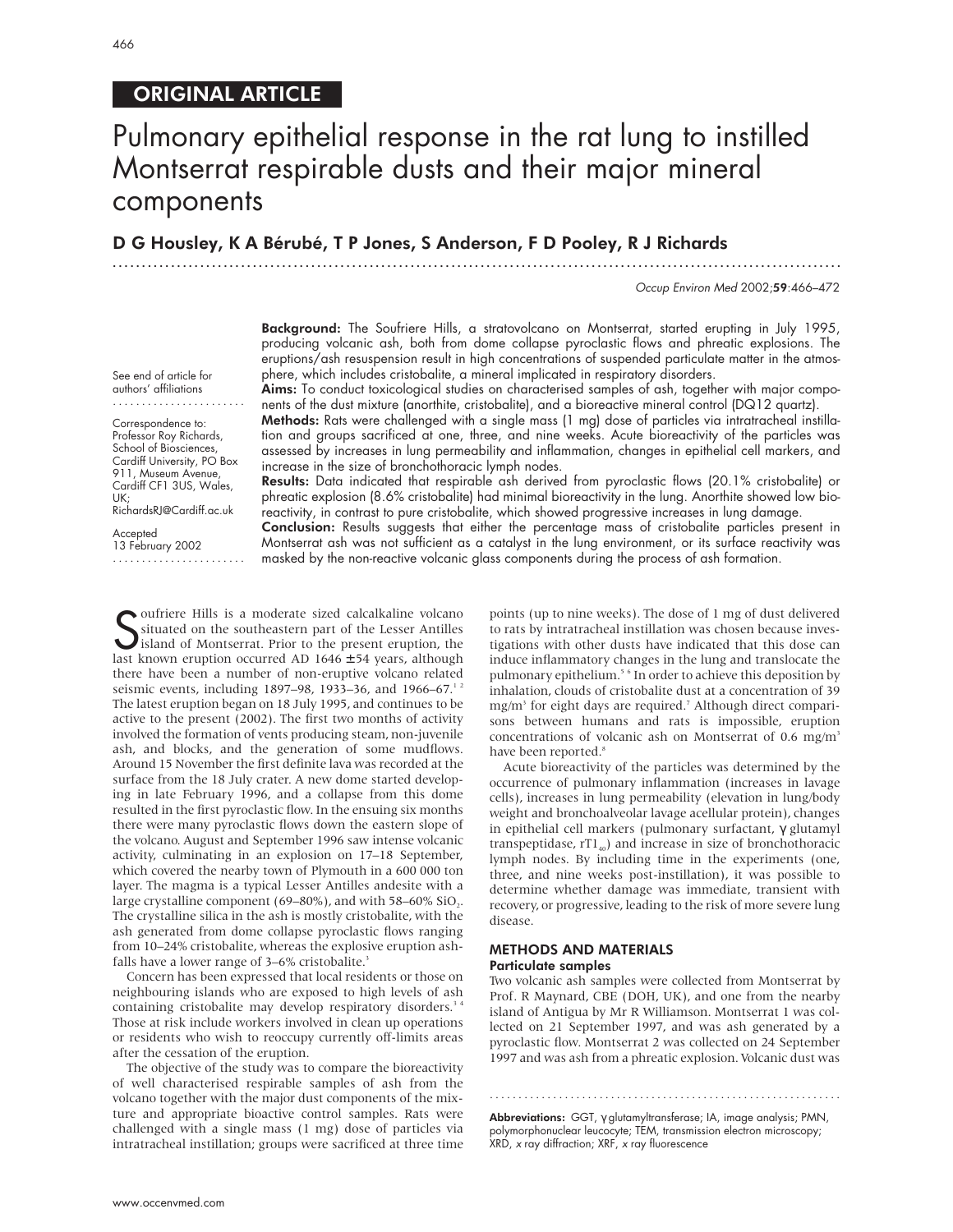| Element                        | Cris/obs | Anorthite | Labradorite | Montserrat 1 | Montserrat 2 | Antigua |
|--------------------------------|----------|-----------|-------------|--------------|--------------|---------|
| SiO <sub>2</sub>               | 75.69    | 57.48     | 54.82       | 64.83        | 60.60        | 58.46   |
| $\mathsf{Al}_2\mathsf{O}_3$    | 12.94    | 25.69     | 27.64       | 15.96        | 18.51        | 18.70   |
| Fe <sub>2</sub> O <sub>3</sub> | 0.94     | 0.39      | 0.41        | 6.00         | 6.65         | 7.34    |
| MnO                            | 0.06     | 0.01      | 0.01        | 0.15         | 0.16         | 0.16    |
| MgO                            | 0.03     | 0.07      | 0.12        | 2.30         | 2.62         | 2.78    |
| CaO                            | 0.73     | 7.99      | 10.23       | 5.50         | 7.33         | 8.51    |
| Na <sub>2</sub> O              | 3.06     | 5.19      | 4.17        | 2.50         | 2.65         | 2.39    |
| K <sub>2</sub> O               | 4.45     | 0.56      | 0.51        | 1.04         | 0.82         | 0.71    |
| TiO <sub>2</sub>               | 0.06     | 0.10      | 0.12        | 0.51         | 0.56         | 0.66    |
| $P_2O_5$                       | $\circ$  | 0.01      | 0.02        | 0.14         | 0.13         | 0.12    |

collected on Antigua on 12 October 1997; the ash was generated from a strong explosion on Montserrat the previous day, after which the cloud rose to a height of 22 000 feet, entered the airsteam, and was carried to Antigua, 34 miles to the east in less than two hours. Samples containing particles in the respirable size range (99% <3 µm diameter) were prepared from the bulk collections by centrifugal sedimentation; each was examined for size distribution by transmission electron microscopy (TEM) and image analysis  $(IA)$ ,<sup>9</sup> and crystalline mineralogy was determined using *x* ray diffraction (XRD).

A selection of mineral control samples were chosen, based on the mineralogy and geochemistry of the Montserrat ash (see results). The selection included two cristobalites and two feldspars. A sample of pure cristobalite was taken from a 20 year old sample, which was probably manufactured by the heating and quenching of an opaline material,  $SiO_2nH_2O$ . The cristobalite mineralogy was confirmed by XRD on both a parent sample and one subjected to acid (1M HCl) washing, which probably removes the 30 nm "amorphous" surface layer of silanol groups that are associated in the reduction of biological activity of aged samples.<sup>10</sup> The acid washed sample was subsequently washed with four changes of HPLC grade water. The second cristobalite sample, cristobalite/obsidian, was a natural sample of cristobalite from a volcanic lava flow from the United States. The rock was obtained from a commercial dealer (Northern Geological Supplies, Richard Taylor Minerals, UK), and consisted of intercalated dull grey cristobalite (∼ 40%) and shiny black obsidian (volcanic glass, ∼ 60%). The cristobalite was confirmed by XRD; volcanic glass does not give an XRD signal. As it was impossible to separate the two components, the mineral control included both components.

A further control mineral was a sample of the natural mineral anorthite (CaAl,  $Si_2O_8$ ), in the form of the igneous rock anorthosite (consisting of more than 90% anorthite). Anorthite was chosen as it represents plagioclase feldspar from the most calcic extreme seen in the range of the Montserrat ash. A second control feldspar was a sample of the natural mineral labradorite ((Ca.Na)Al,Si,O<sub>s</sub>). Plagioclase feldspar is a solid– solution series between the two end members anorthite (CaAl, Si, O<sub>s</sub>) and albite (NaAlSi, O<sub>s</sub>), with labradorite  $(An_{50-70})$ sitting towards the most sodic end of the range seen in the Montserrat ash. The two feldspar controls thus represent the calcic and sodic extremes seen in the Montserrat feldspars. Cristobalite/obsidian, anorthite, and labradorite were analysed by *x* ray fluorescence (XRF) using standard routines as described elsewhere.<sup>11</sup> These control samples were crushed to a coarse grit and then powdered in a tungsten steel mill to produce respirable particles (99%  $\lt$ 3 µm diameter), the size distribution of which was determined by TEM/IA. The crystalline silica, alpha quartz, DQ12 (Dorentrop mine, Germany) served as a positive bioreactive control dust and 0.15M NaCl, used as a delivery vehicle, served as a sham control.

#### Particle instillation

Male, specific pathogen free, CD1 Sprague-Dawley rats (Charles River UK Ltd; initially 176–200 g body weight) were used throughout the project. They were acclimated for one week in their own holding unit and in isolation from other animal stocks. They were housed in wire bottomed cages in controlled temperature and lighting environment, and fed rat chow pellet food and water ad libitum.

Dusts were prepared at 2.5 mg/ml in 0.15M NaCl (20°C) and maintained in an ultrasonicating bath prior to being administered as an intratracheal instillate using a non-surgical technique.<sup>5</sup> Animals were anaesthetised in an atmosphere of halothane prior to the instillation of 400  $\mu$ l (1 mg) of the above. For each dust, animals ( $n = 5$ ) were sacrificed at one,

| components |          |          |                |          |             |          |          |             |
|------------|----------|----------|----------------|----------|-------------|----------|----------|-------------|
| <b>ESD</b> | Mon 1    | Mon 2    | Antigua        | Ano      | Lab         | Cris/obs | Cris     | <b>DQ12</b> |
| 0.1        | $\Omega$ | $\Omega$ | $\Omega$       | $\Omega$ | $\mathbf 0$ | $\Omega$ | $\Omega$ | $\Omega$    |
| 0.15       | 12       | 12       | 12             | 28       | 10          | 20       | 10       |             |
| 0.2        | 14       | 22       |                | O        | 10          | 11       |          |             |
| 0.3        | 22       | 25       | 18             | 17       | 23          | 17       |          | 27          |
| 0.4        |          |          | 14             | 12       | 17          |          |          | 15          |
| 0.5        |          |          |                |          | 10          |          |          | . .         |
| 0.75       |          |          | 15             | 10       | 11          | 12       | 22       | 16          |
|            |          |          |                |          |             |          | 13       |             |
|            |          |          | $\overline{4}$ |          |             | 16       | 18       |             |
|            |          |          |                |          |             |          |          |             |
|            |          |          |                |          |             |          |          |             |
|            |          |          |                |          |             |          |          |             |
| More       |          |          |                |          |             |          |          |             |

Table 2 Particle size distribution for Montserrat and Antigua respirable dusts in comparison with their major mineral

Results expressed as percentages.

Mon 1, Montserrat 1; Mon 2, Montserrat 2; Ano, anorthite; Lab, labradorite; Cris/obs, cristobalite/obsidian.

ESD, equivalent spherical diameter.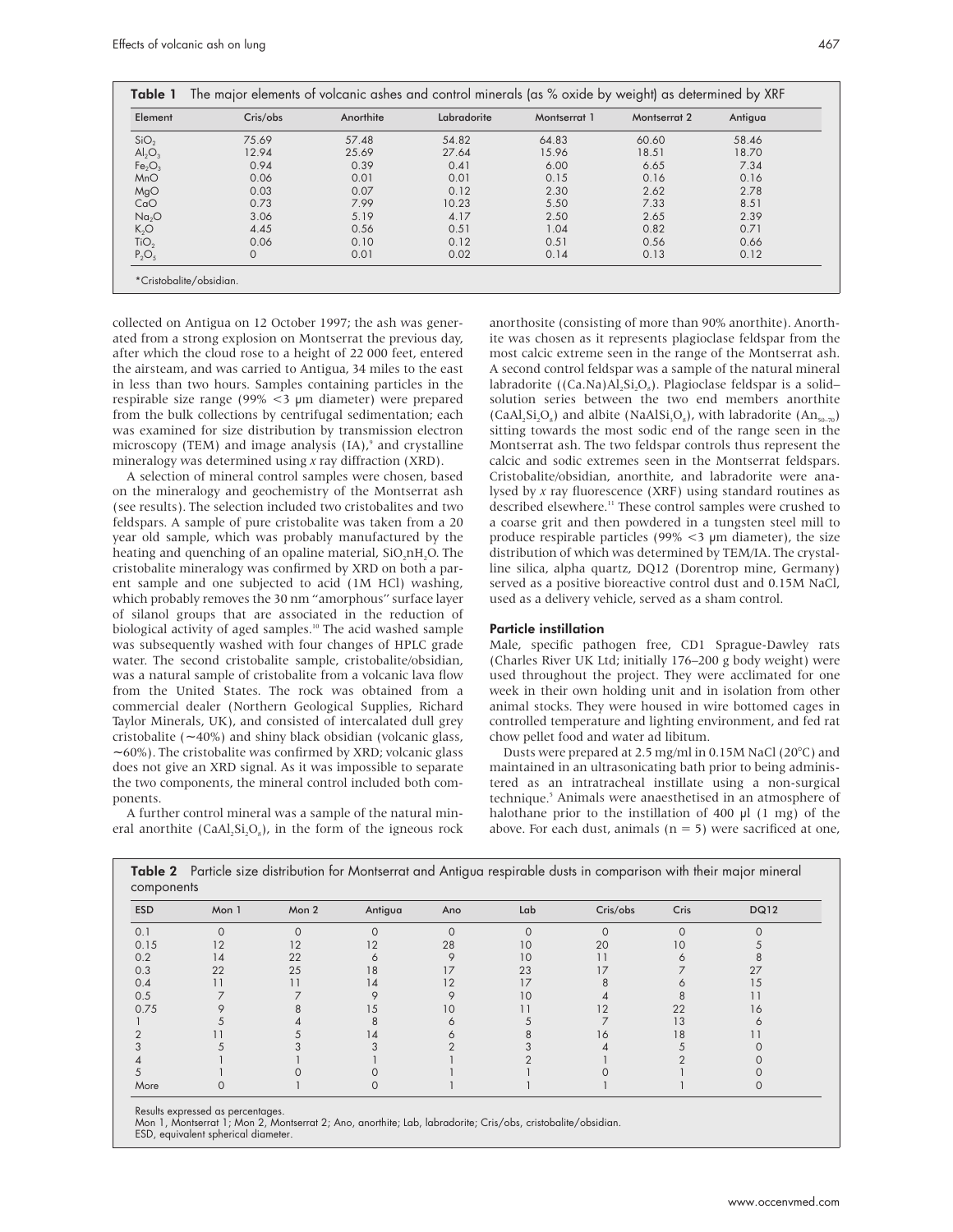

Figure 1 Changes in (A) mean lung:body weight (± SE) (ANOVA for differences between groups: F = 6.43, p < 0.0001; F = 16.02, p < 0.0001; F = 7.97, p < 0.0001, for weeks 1, 3, and 9 respectively); and (B) acellular lung surface protein with time after instillation with volcanic dusts and their mineral controls  $(F = 6.48)$ ,  $p < 0.0001$ ; F = 14.46,  $p < 0.0001$ ; F = 5.51 p < 0.0001, for weeks 1, 3, and 9 respectively). \*Denotes significantly different ( $p < 0.05$ ) from sham treated control (NaCl only). Black bars = 3 weeks, grey bars = 6 weeks, white bars = 9 weeks post-instillation. M1, Montserrat 1; M2, Montserrat 2; Ant, Antigua; Ano, anorthite; lab, labradorite; Cris/O, cristobalite/obsidian; Cris, cristobalite; DQ12, quartz.

three, and nine weeks after instillation. No animal showed signs of distress or failed to gain weight at any time during the course of the experiment. At the end of each time point, animals were anaesthetised with halothane prior to being given a lethal dose of Sagatal (pentobarbitone, 60 mg/ml). Animals were weighed, exsanguinated, and the lungs perfused via the pulmonary artery, prior to being removed en bloc and weighed. Lymph nodes were removed and photographed. Lungs were lavaged with 50 ml  $(5 \times 10$  ml) of 0.15M NaCl.

Recovered lavage fluids were centrifuged at 300 *g* for 10 minutes to remove free cells. The cell pellet was resuspended and total cell numbers were determined by haemocytometer counts. Supernatant samples were stored at −70°C until analysis. The remainder of the 300 *g* supernatants was pooled for each group for isolation of pulmonary surfactant.<sup>5</sup>

#### Biochemical analysis

Total acellular lavage protein (300 *g* supernatant) was assayed by the method of Lowry and colleagues, $12$  using bovine serum



Figure 2 Changes in numbers of free cells in lavage fluids with time after instillation with volcanic dusts and their mineral controls (ANOVA for differences between groups: F = 11.92, p < 0.0001; F = 11.02,  $p < 0.0001$ ; F = 7.92 p < 0.0001, for weeks 1, 3, and 9

respectively). \*Denotes significantly different (p < 0.05) from sham treated control (NaCl only). Data bars and abbreviations for dusts are as described in fig 1.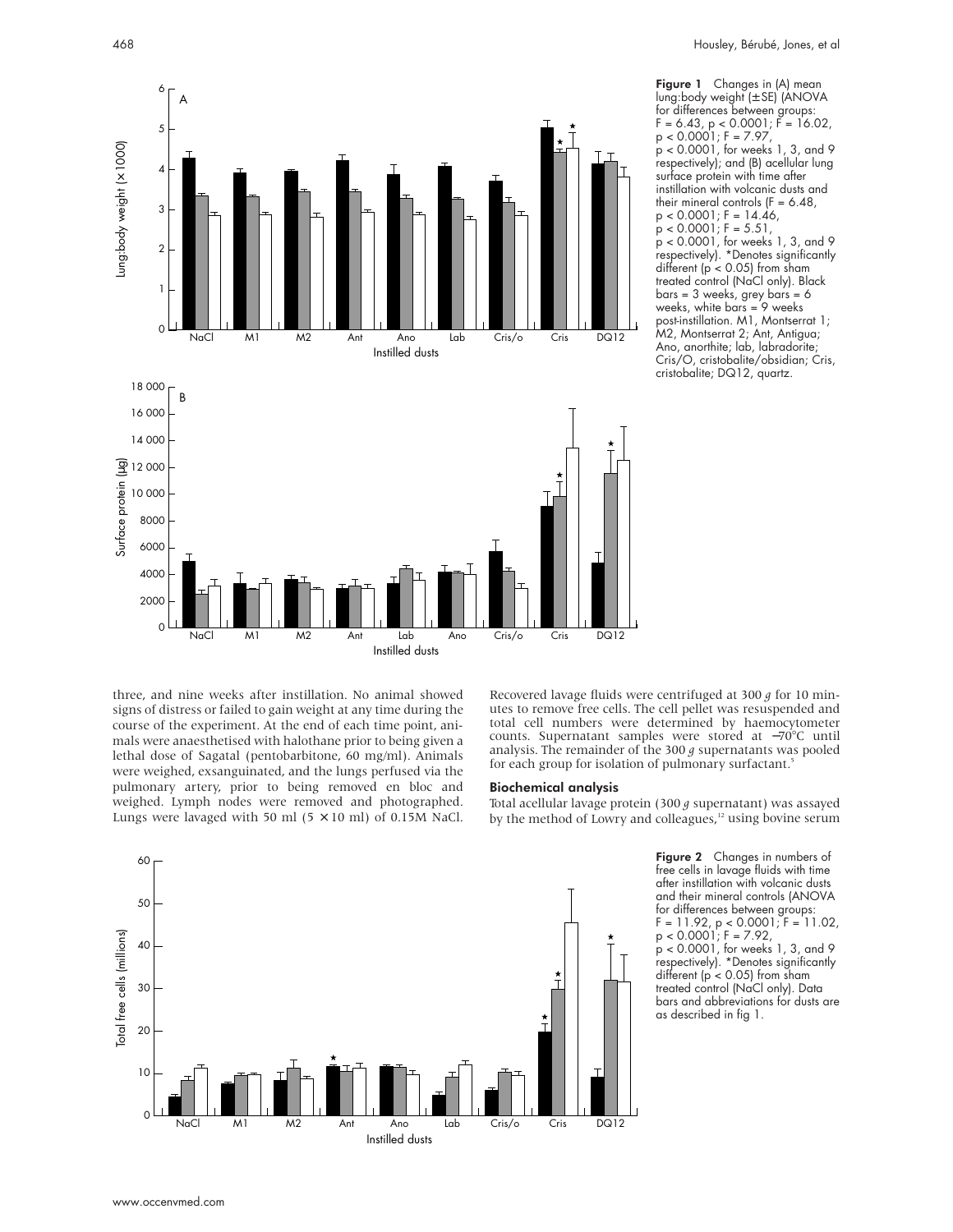albumin (Sigma, UK) as a standard. γ Glutamyl transferase (GGT), a cell surface marker for type 2 and Clara cells, $13$  was assayed in the 300 *g* supernatant by Sigma kit method 545A. The type I cell marker, rT1<sub>40</sub> was assayed in the 300  $g$  supernatant by dot blot.<sup>14</sup> Briefly, lavage samples were diluted to 10 µg/ml total protein. Each sample was run in duplicate with 100 µl per well being blotted onto Hybond-C (Amersham, UK) membrane, using a Bio-Rad dot blotter. Whole untreated adult lung homogenate diluted to a range of 0–1 µg/ml total protein was used as standard. The membrane was developed using standard Western blot protocols, with sheep antirabbit HRP conjugate (Amersham, UK) as secondary antibody and visualised using ECL (Amersham, UK). The intensity of developed dots was measured by absorbance (540 nm) and compared to controls. For data analysis, 1  $\mu$ g of rT1<sub>40</sub> was equivalent to the  $rT1_{40}$  concentration of 1ung (wet weight) of adult rat lung homogenate.

#### Statistical analysis

All data were analysed using MINITAB (Minitab Inc., Pennsylvania) and the Intercooled STATA statistical package.15 All lavage data are expressed as total/rat. Differences between means used a two sample *t* test. A Bonferroni multiple comparison of data, at each time point, from sham and dust treated animals was analysed using one way ANOVA (STATA command: oneway), while a modified one way ANOVA by rank (Kruskal–Wallis) test (STATA command: kwallis2) allowed the control group to be specified. Statistical significance was accepted at  $p < 0.05$ . Analysis showed that for all parameters studied there were no significant differences between values obtained with acid washed cristobalite and the untreated parent cristobalite, thus data for these two groups were pooled ( $n = 10$ );  $n = 5$  for all other groups.

#### RESULTS

#### Physicochemical analysis of particulate samples

A combination of XRD, bulk analysis, and TEM/electron probe *x* ray microanalysis (data not shown) confirmed that Montserrat 1 (pyroclastic flow), Montserrat 2 (phreatic explosion), and Antigua dust contained 20.1%, 8.6%, and 4.7% cristobalite respectively. XRF confirmed that the silica content decreased Montserrat 1 > Montserrat 2 > Antigua, and provided elemental analysis of the control samples of volcanic glass (cristobalite/obsidian) and the feldspars (anorthite, labradorite) (table 1). The analytical data are very similar to that reported recently by Baxter and colleagues,<sup>3</sup> and formerly by  $Rea<sup>1</sup>$ 

Table 2 shows size distributions of the prepared respirable samples of volcanic ashes and control materials. These indicate that ultrafine particles (<100 nm) are not detected despite sufficient resolution with the technique, and that coarse particles ( $>5 \mu m$ ) are extremely rare ( $<1\%$ ). Thus, all the samples contain fine particles, of which the majority ( $>93\%$  by number) range between 150 nm and 2  $\mu$ m. Nevertheless, some differences in size distribution are noted. In particular, the prepared cristobalite had large numbers of particles in the size range 0.75–2 µm and thus less particles 0.5 µm or below (37%) than all of the other materials investigated (60–77% are 0.5 µm or below).

#### Biochemical and cellular analysis

A significant increase in lung:body weight (fig 1A) provides one measure of oedema, and hence, increases in epithelial permeability. A more sensitive measurement of permeability is detected with an increase in lavage acellular (lung surface) protein (fig 1B). Instillation of the volcanic ashes or feldspars causes no significant changes in lung:body weight compared with sham treated rats at any timepoint (fig 1A). Similarly, treatment with the same dusts produces few significant increases in lung surface protein (with the exception of the



Figure 3 Free cell and surface debris (300 g pellets from lavage) in pooled samples from five animals in each group, nine weeks post-instillation of volcanic dusts and their mineral controls.

feldspars at three weeks) (fig 1B). In direct contrast, cristobalite treatment produces significant elevations in lung/body weight ratio ( $\chi^2$  = 73.3; p < 0.0001) as well as surface protein, effects which are also noted with DQ12 quartz (except at one week). The cristobalite/obsidian mixture significantly lowers lung:body weight ratio at one week and mimics the elevation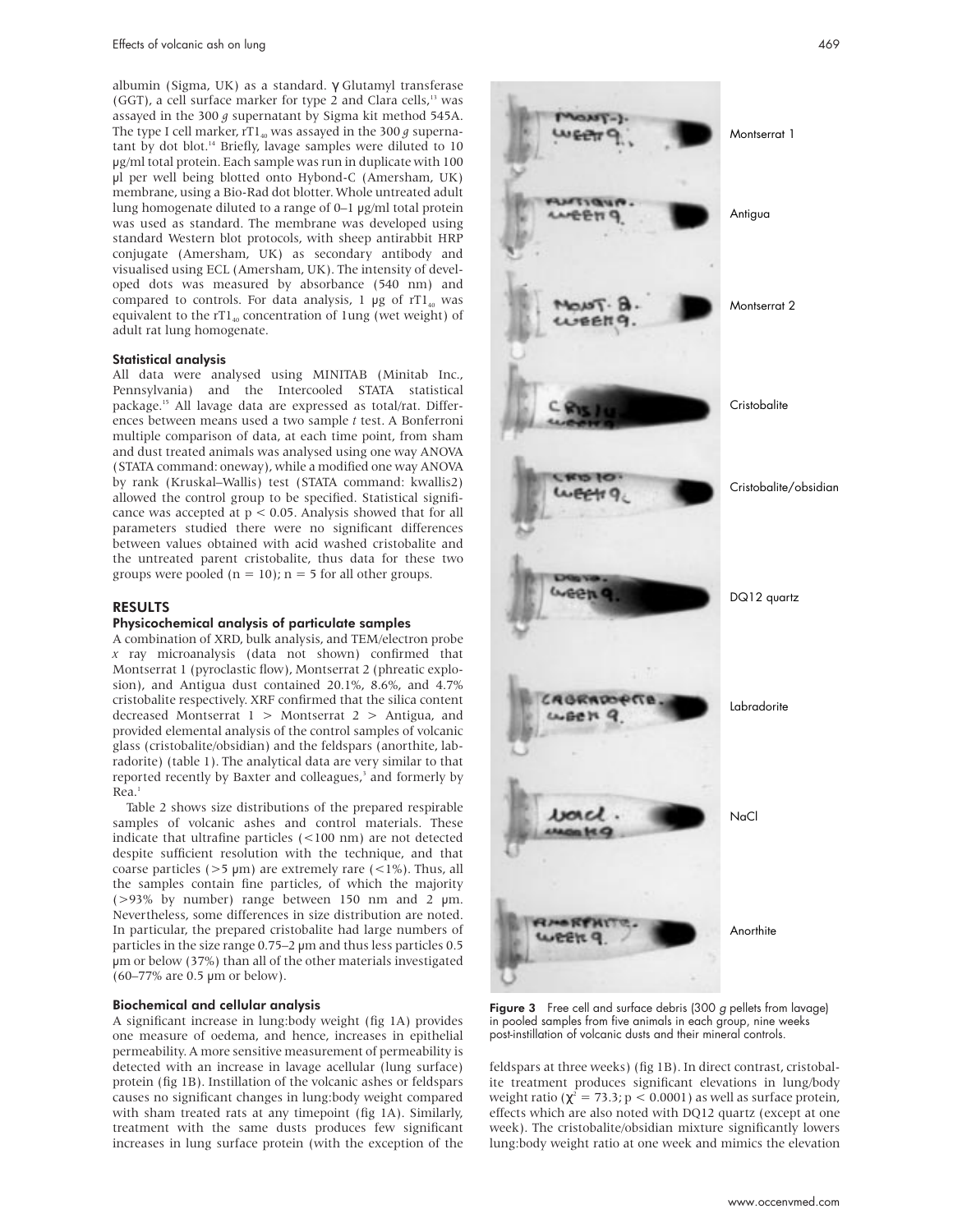

Figure 4 Changes in rT1<sub>40</sub> with time after instillation with volcanic dusts and their mineral controls (ANOVA for differences between groups: F = 1.16, NS; F = 4.26, p < 0.001; F = 2.24, p < 0.05, for weeks 1, 3, and 9 respectively). \*Denotes significantly different (p < 0.05) from sham treated control (NaCl only). Data bars and abbreviations for dusts are as described in fig 1.

in surface protein at three weeks, as observed with the feldspars.

The free cells derived from lung lavage were counted and expressed as total cells (millions) recovered (fig 2). Seven days after instillation, animals treated with Antigua and cristobalite had significantly increased free cell numbers (11.5 (95% CI: 10.3 to 12.7) and 19.4 (14.6 to 24.3)  $\times$  10<sup>6</sup> total free cells respectively) compared to control animals (4.3 (1.6 to 6.9);  $F = 11.92$ ;  $p < 0.0001$ ). Differential staining of cytospins of the cells indicated that the majority were macrophages. By week 3 only cristobalite and DQ12 treated animals (29.7 (25.1 to 34.2) and 31.6 (7.7 to 55.5)  $\times$  10<sup>6</sup> total free cells respectively) had higher means than sham controls (8.2 (5.0 to 11.4)  $\times$  10<sup>6</sup> free cells;  $F = 11.02$ ,  $p < 0.0001$ ). Free cell numbers remained significantly increased in cristobalite treated animals at nine weeks (F = 7.92,  $p < 0.0001$ ). In these dust treated animals only, polymorphonuclear leucocytes (PMN), distinguished by differential staining of cytospins, accounted for 40–60% of the free cell count. In all other dust treated animals PMN account for <2% of the total population. A visual representation of the cells/debris present in the lavage 300 *g* pellets (pooled samples from five animals per group) at nine weeks post-instillation shows the similarity of surface reaction to volcanic ashes and feldspars, in contrast to the enhanced response seen with the bioreactive quartz and cristobalite (fig 3).

Early lung damage, induced by bioreactive substances, often occurs to the type 1 epithelial cell which covers most of the alveolar surface.<sup>16</sup> A surface marker protein, rT1<sub>40</sub>, has been reported for this cell type,<sup>17</sup> and other workers have shown that this is increased at the lung surface during pulmonary damage.<sup>14</sup> Highly variable levels of  $rT1_{40}$  are found in the acellular fraction of lung lavage samples (fig 4). As a result, significant differences between the mean values of dust and sham treated animals are rare. A notable exception was seen with cristobalite/obsidian (increase at week 3;  $F = 4.26$ ,  $p < 0.05$ ). Interestingly, high levels of  $rTl_{40}$  (not significant) are found at three and nine weeks with DQ12 quartz in direct contrast to results observed with the other crystalline silicon dioxide, cristobalite.

Change in lung epithelium following dust exposure was assessed with two further markers in the lavage sample, pulmonary surfactant (table 3) and GGT (fig 5). Pulmonary surfactant is a secretory product of alveolar type 2 cells and is significantly accumulated following exposure to bioreactive dusts such as quartz,<sup>18</sup> resulting from hypertrophic or hyperplastic changes in the lining cells.<sup>19</sup> GGT is a cell surface

| Table 3 Changes in pulmonary surfactant with time        |  |  |  |  |
|----------------------------------------------------------|--|--|--|--|
| after instillation with volcanic dusts and their mineral |  |  |  |  |
| controls                                                 |  |  |  |  |

| Dust             | Week 1 | Week 3 | Week 9 |
|------------------|--------|--------|--------|
| NaCl             | 0.47   | 0.84   | 0.82   |
| Mon 1            | 0.88   | 1.10   | 1.00   |
| Mon <sub>2</sub> | 0.70   | 0.43   | 1.02   |
| Antigua          | 0.70   | 0.92   | 1.60   |
| Lab              | 0.55   | 0.70   | 0.90   |
| Ano              | 0.64   | 0.89   | 0.39   |
| Cris/obs         | 0.60   | 0.60   | 0.60   |
| Cris             | 1.60   | 2.17   | 1.98   |
| <b>DQ12</b>      | 0.79   | 0.93   | 1.48   |

χ<sup>2</sup> with ties = 15.640 with 8 df; p=0.0478.<br>Mon 1, Montserrat 1; Mon 2, Montserrat 2; Ano, anorthite; Lab, labradorite; Cris/obs, cristobalite/obsidian.

enzyme, present in alveolar epithelial type 2 and bronchiolar Clara cells,<sup>13</sup> involved in the recycling of reduced glutathione. GGT activity in lavage samples has been shown to increase following damage produced by nitrogen dioxide.<sup>20</sup> Changes in pulmonary surfactant following exposure to the volcanic and control dusts are variable and cannot be subjected to statistical analysis as they are derived from pooled samples (table 3). Nevertheless, animals treated with cristobalite (all time points), DQ12 quartz (week 9), and Antigua dust (week 9) appear to have increased levels in comparison with sham treated controls. The volcanic dusts or the feldspars do not cause any significant change in GGT activity detected in the lavage samples (fig 5). By direct contrast, animals treated with both cristobalite and DQ12 quartz showed significant increases in GGT activity at the lung surface at all time points measured. Interestingly, rats instilled with the cristobalite/ obsidian mixture also showed increased activities of surface GGT at one and three weeks, but this effect was not sustained to the nine week time point (fig 5).

Figure 6 shows a comparison of the size of thoracic lymph nodes removed from animals treated with the different samples for nine weeks. Only animals instilled with cristobalite or DQ12 quartz show a large increase in size compared with sham treated animals. These same effects are seen at one and three weeks post-instillation (data not shown).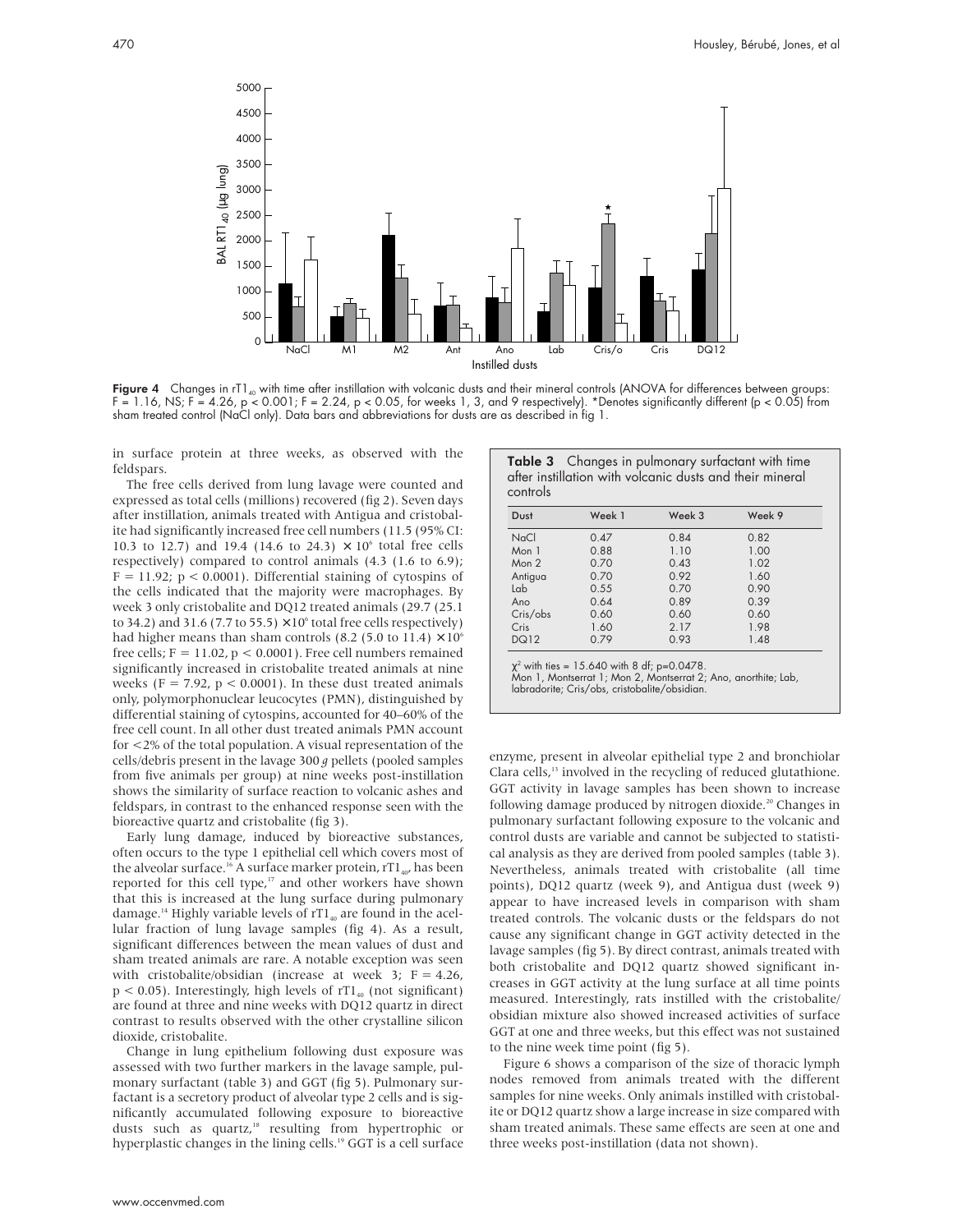

**Figure 5** Changes in GGT activity in lavage fluids with time after instillation with volcanic dusts and their mineral controls (ANOVA for differences between groups: F = 1.23, NS; F = 6.17, p < 0.0001; F = 6.55, p < 0.0001, for weeks 1, 3, and 9 respectively). \*Denotes significantly different (p < 0.05) from sham treated control (NaCl only). Data bars and abbreviations for dusts are as described in fig 1.



Figure 6 Bronchothoracic lymph nodes removed nine weeks post-instillation from rats treated with volcanic dusts and their mineral controls. Scale bar = 2 cm.

#### **DISCUSSION**

An assessment of the bioreactivity of respirable samples of volcanic dusts from the islands of Montserrat and Antigua was undertaken as concern has been expressed that the crystalline nature of these materials, particularly with respect to silica (cristobalite) content, may provide a catalyst for respiratory disorders in exposed individuals.<sup>34</sup> Cristobalite is rare in nature, but may be common in high silica volcanic environments,<sup>9</sup> and like crystalline quartz, exhibits a high bioreactivity.<sup>21</sup>

The data indicate that Montserrat respirable ash derived from pyroclastic flow (20.1% cristobalite) or phreatic explosion (8.6% cristobalite) has minimal bioreactivity in the lung. Thus, there is little or no quantitative evidence of increases in lung permeability (lung:body weight, acellular surface protein), inflammatory changes (free cell accumulation), or damage to epithelial cells (lavage increases in type 1 or 2 cell markers, pulmonary surfactant). The major component of Montserrat ash, anorthite, shows similar, low acute bioreactivity.

A number of other instillation studies with volcanic ash have been reported.<sup>22</sup> In all these studies with rats, very high doses (10–500 mg) were instilled, detailed characterisation of the particles were not carried out, and "inert" dust controls were often omitted. Therefore, comparison with the present studies is difficult. Instillation of low levels of volcanic ash (0.3 mg/rat) were reported to be without effect on lung wet weight or hydroxyproline levels after six months of exposure.<sup>23</sup>

In direct contrast, animals treated with a pure cristobalite (untreated or acid washed) show progressive increases in permeability and inflammation, evidence of type 2 cell hyperplasia and damage (increases in GGT), and the initiation of a mild lipoproteinosis (accumulation of surface surfactant). In addition, these extensive changes at the lung surface are mimicked by large increases in the size of thoracic lymph nodes, probably resulting from translocation of the cristobalite and/or inflammatory products during lymphatic drainage. Previous inhalation studies with rats<sup>7</sup> exposed to high levels of cristobalite (39) mg/m<sup>3</sup> for eight days), resulting in a lung deposition of 1 mg of mineral, have shown similar biological responses as noted in the present instillation studies. The DQ12 quartz produces similar effects to the pure cristobalite. The natural cristobalite (cristobalite/obsidian, 40% cristobalite) did show some reaction with the epithelium by inducing significant elevations in lavage  $rT1_{40}$ , suggesting type 1 cell damage. However, the effects of the mineral appear transient in that elevations of lavage GGT, suggesting increases in type 2 cell numbers/ damage, at one and three weeks is not found at nine weeks post-instillation.

The high bioreactivity of cristobalite cannot simply be explained by the nature of its physical properties. Indeed, the mean equivalent spherical diameter of the pure cristobalite is somewhat higher than that noted in all the other samples. Thus, the pure cristobalite would have less particles/g mass to react with the lung, as the larger particles contribute the greatest proportion to mass. Bioreactivity of the cristobalite (and quartz) is therefore best explained by its reactive surface properties.<sup>21</sup> The reasons why the cristobalite content, particularly of Montserrat 1 produces little or no effect, can only be surmised. Possibly these acute studies are not sufficiently long term for detrimental effects to be detected, especially if the cristobalite content is less than 40%. Alternatively, in the melt temperatures (850°C) of ash formation, the cristobalite reactive surface may be masked by layers of non-reactive volcanic glass. Similar suggestions have been made for coal dusts containing quartz.<sup>24</sup>